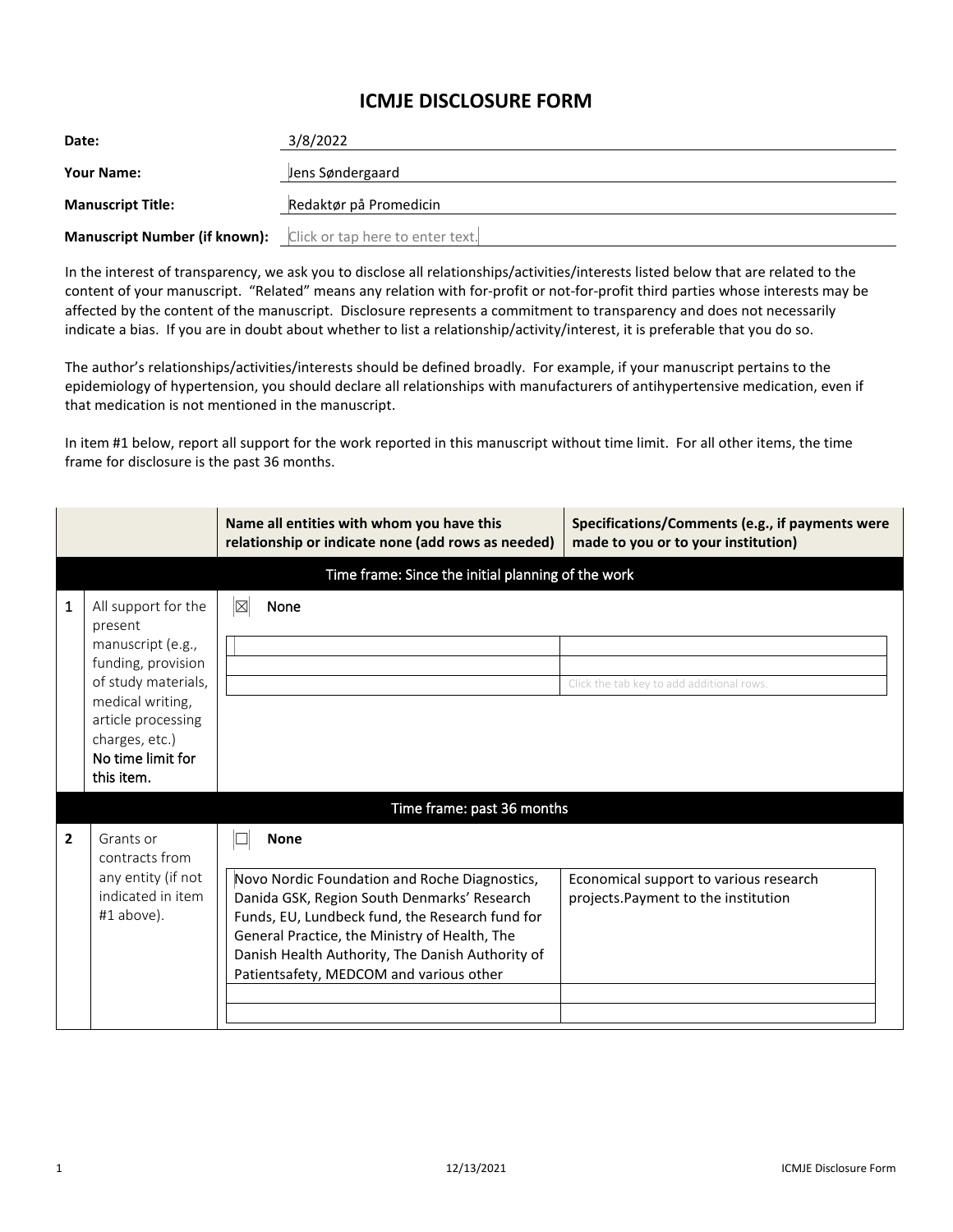|    |                                                                                                                                         | Name all entities with whom you have this<br>relationship or indicate none (add rows as needed) | Specifications/Comments (e.g., if payments were<br>made to you or to your institution) |
|----|-----------------------------------------------------------------------------------------------------------------------------------------|-------------------------------------------------------------------------------------------------|----------------------------------------------------------------------------------------|
| 3  | Royalties or<br>licenses                                                                                                                | <b>None</b><br>$\boxtimes$                                                                      |                                                                                        |
| 4  | Consulting fees                                                                                                                         | $\Box$<br><b>None</b><br>Novo Nordic                                                            | Payment to me                                                                          |
| 5  | Payment or<br>honoraria for<br>lectures,<br>presentations,<br>speakers<br>bureaus,<br>manuscript<br>writing or<br>educational<br>events | $\boxtimes$<br><b>None</b>                                                                      |                                                                                        |
| 6  | Payment for<br>expert testimony                                                                                                         | $\mathbb{Z}$<br><b>None</b>                                                                     |                                                                                        |
| 7  | Support for<br>attending<br>meetings and/or<br>travel                                                                                   | $\mathbb{Z}$<br><b>None</b>                                                                     |                                                                                        |
| 8  | Patents planned,<br>issued or<br>pending                                                                                                | $\boxtimes$<br><b>None</b>                                                                      |                                                                                        |
| 9  | Participation on<br>a Data Safety<br>Monitoring<br>Board or<br>Advisory Board                                                           | $\mathbb{Z}$<br><b>None</b>                                                                     |                                                                                        |
| 10 | Leadership or<br>fiduciary role in<br>other board,                                                                                      | $\boxtimes$<br><b>None</b>                                                                      |                                                                                        |